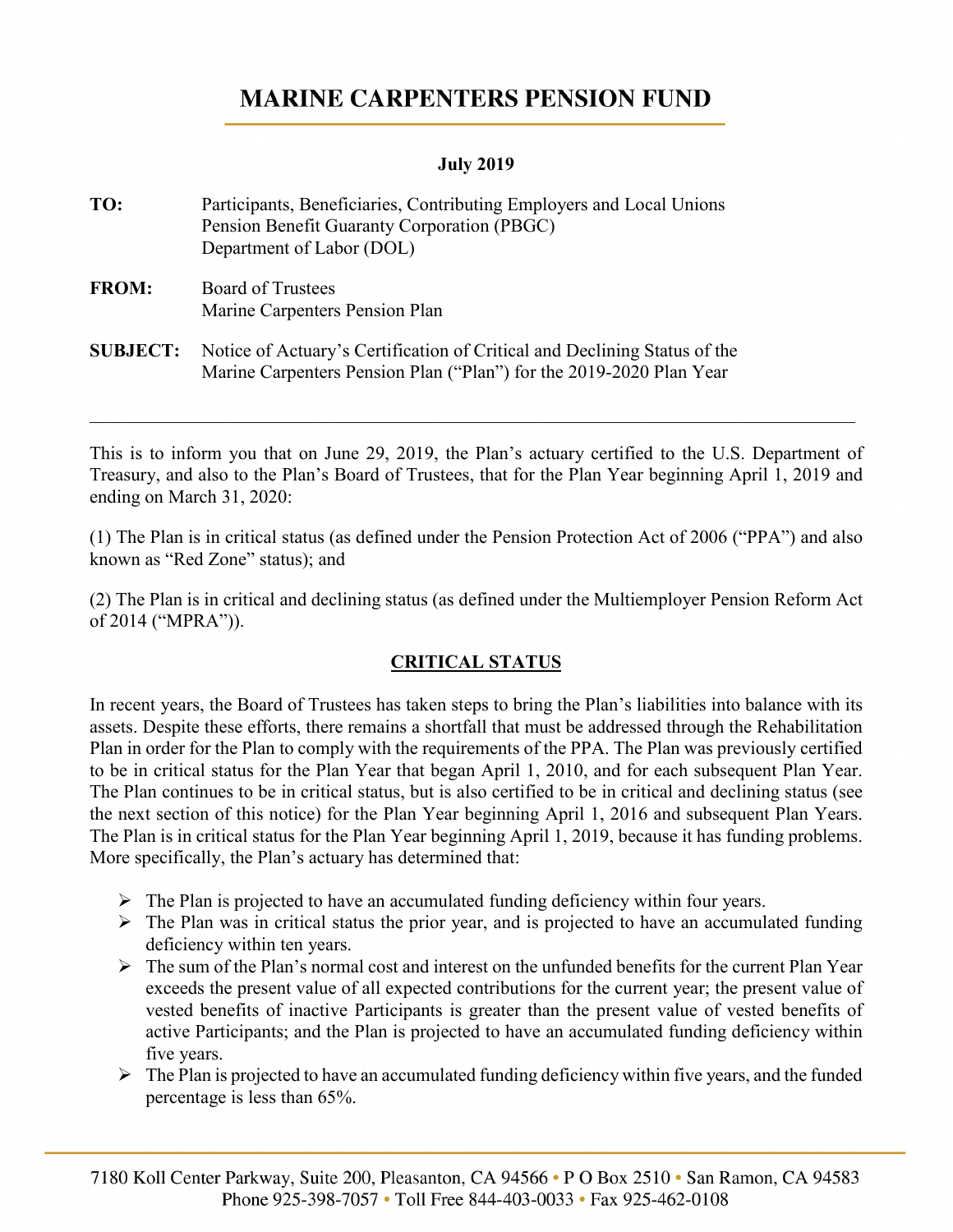### **CRITICAL AND DECLINING STATUS**

For the Plan Year beginning April 1, 2019, the Plan's actuary certified the Plan as being in critical and declining status due to the following reasons. Note that any single reason, among those shown below, is by itself sufficient to result in the Plan being certified as being in critical and declining status.

- $\triangleright$  The Plan is in critical status, AND the Plan is projected to be insolvent within 15 years.
- $\triangleright$  Plan is in critical status, AND the ratio of its inactive participants to active participants is at least 2 to 1, AND the Plan is projected to be insolvent within 20 years.
- $\triangleright$  The Plan is in critical status, AND the funded percentage is less than 80%, AND the Plan is projected to be insolvent within 20 years.

The Plan Year beginning April 1, 2019 is the fourth Plan Year for which the Plan's actuary has certified the Plan as being in critical and declining status. The Plan Year beginning April 1, 2016 was the initial Plan Year for which the Plan's actuary certified the Plan as being in critical and declining status.

### **REHABILITATION PLAN**

Federal law requires pension plans in critical status to adopt a rehabilitation plan aimed at restoring the financial health of the Plan. The law permits pension plans in the red zone to reduce or even eliminate benefits called "adjustable benefits" as part of a rehabilitation plan. On December 21, 2010, you were notified that the Plan reduced or eliminated certain adjustable benefits. In addition, please be aware that effective with the date that you were notified of the Plan's critical status, the Plan is not permitted to pay benefits under any payment form in excess of the monthly amount paid under a single lifetime annuity while the Plan is in critical status. If the Trustees of the Plan determine that further benefit reductions are necessary, you will receive a separate notice in the future identifying and explaining the effect of those reductions. Any reduction of adjustable benefits will not reduce the level of a Participant's basic benefit payable at Normal Retirement Age. In addition, the reductions may only apply to Participants and beneficiaries whose benefit commencement date is on or after July 29, 2010.

#### **ADJUSTABLE BENEFITS**

When the Plan was initially certified to be in critical status for the April 1, 2010 Plan Year, you were informed that the following adjustable benefits could be reduced or eliminated as part of some of the Schedules to a Rehabilitation Plan adopted by the Board of Trustees:

- Any early retirement-type subsidy for Early Retirement Pensions first commencing on or after July 29, 2010
- Disability Benefit (if not already in pay status)
- 50% and 75% Husband-and-Wife Pension formula subsidy and "reversionary" or "pop-up" feature
- Optional Death Benefit consisting of 36 monthly payment of the Participant's accrued benefit to surviving spouse or, if no spouse, monthly payments divided among surviving dependent children until their attainment of age 19)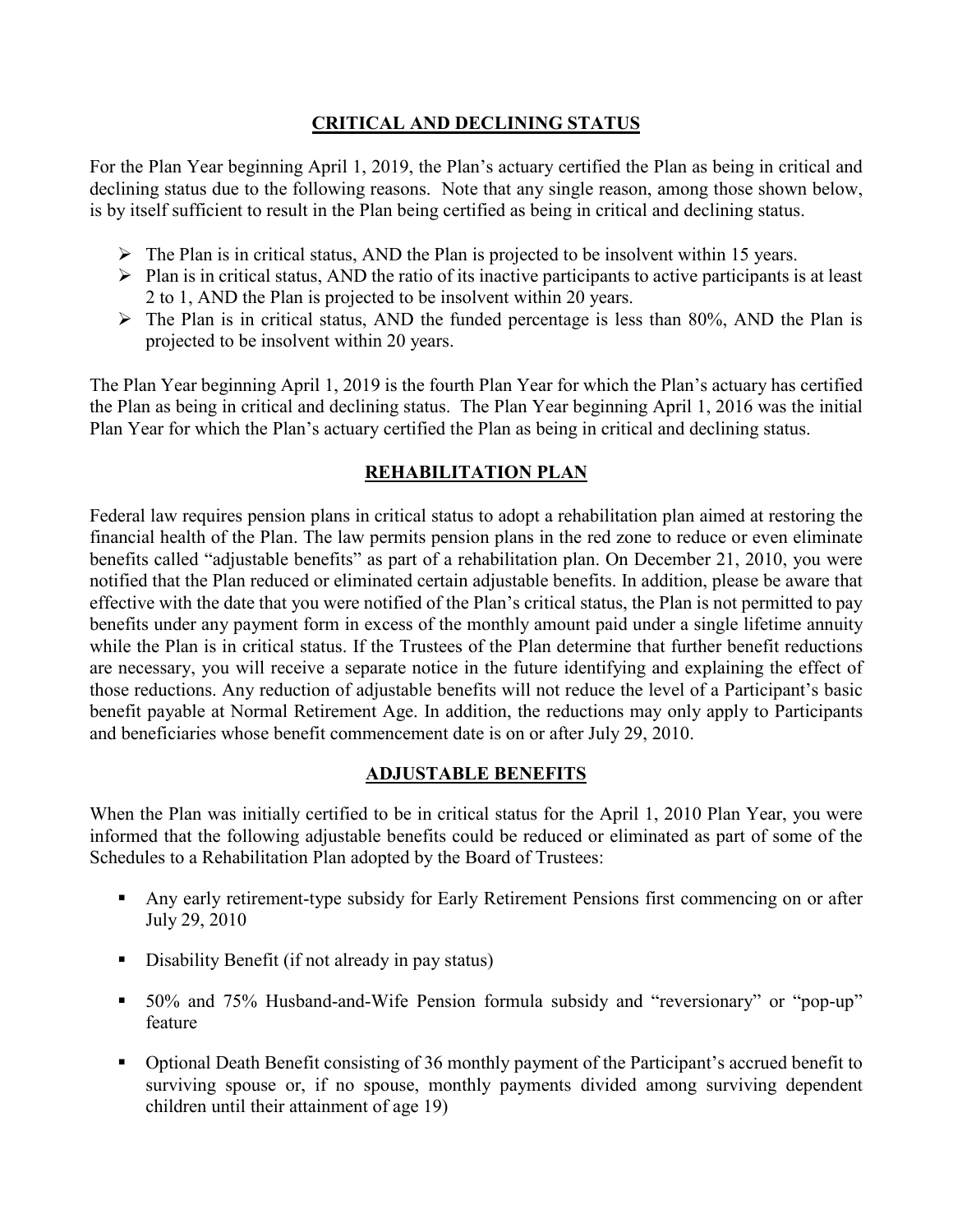- **Pensioner's Three-Year Guarantee of Benefits providing for remaining payments during the** guarantee period to the Participant's surviving Spouse
- Additional Death Benefit Payments to Surviving Spouse of Pensioner providing two extra payments to surviving spouse of a Pensioner who received 36 or more monthly payments prior to death

On November 12, 2010, the Board of Trustees adopted a Rehabilitation Plan and you were informed of the specific benefits that were subject to reduction or elimination under certain Schedules to the Rehabilitation Plan. The Rehabilitation Plan was distributed to Plan Participants, Contributing Employers and Local Unions on December 21, 2010. Upon the expiration date of each individual Collective Bargaining Agreement in effect on December 21, 2010, Local Unions and Contributing Employers are required to negotiate new Collective Bargaining Agreements whose terms conform to one of the two Alternative Schedules or the Default Schedule. If a bargaining group does not reach agreement on a Contribution rate that conforms to one of the Schedules within 180 days following the expiration of the prior Collective Bargaining Agreement, the Default Schedule is required by law to be automatically imposed on them by the Trustees. Nothing prevents the Contributing Employer and Local Union from agreeing to and implementing a Schedule earlier than the expiration date of a current Collective Bargaining Agreement. Over time, required updates to the Rehabilitation Plan may require further increases in contributions and/or the further reduction or elimination of adjustable benefits. You will be notified of any such actions taken by the Board of Trustees.

The Rehabilitation Plan has been updated at various times to reflect the necessary contribution levels. None of these required further changes in benefits*.* 

### **CRITICAL AND DECLINING STATUS – POSSIBLE ACTIONS: BENEFIT SUSPENSIONS AND PARTITION**

Under MPRA, a plan that has been certified to be in critical and declining status and is projected to become insolvent may be able to adopt certain reductions to accrued benefits ("benefit suspensions"), subject to various requirements and limitations, if the plan has taken all other reasonable measures to avoid insolvency and the benefit suspensions are projected to prevent insolvency. Generally, in order for the plan sponsor of a critical and declining status plan to adopt any accrued benefit reductions, those reductions must be approved by the Department of the Treasury ("Treasury") in consultation with the Department of Labor ("DOL") and the Pension Benefit Guaranty Corporation ("PBGC"), and ratified by a vote of the plan's participants and beneficiaries.

Because this Plan is in critical and declining status for the 2019-2020 plan year, the plan sponsor is eligible to apply to the Treasury for approval of benefit suspensions. In the event an application is made to the Treasury for approval of benefit suspensions, the plan must concurrently provide a notice to participants, beneficiaries, contributing employers and participating unions, containing information regarding the proposed benefit suspensions, including an individualized estimate of the effect of such benefit suspension on each participant and beneficiary.

MPRA also provides that a plan in critical and declining status that is not projected to avoid insolvency with benefit suspensions alone may be eligible to apply to the PBGC for a partition, subject to various